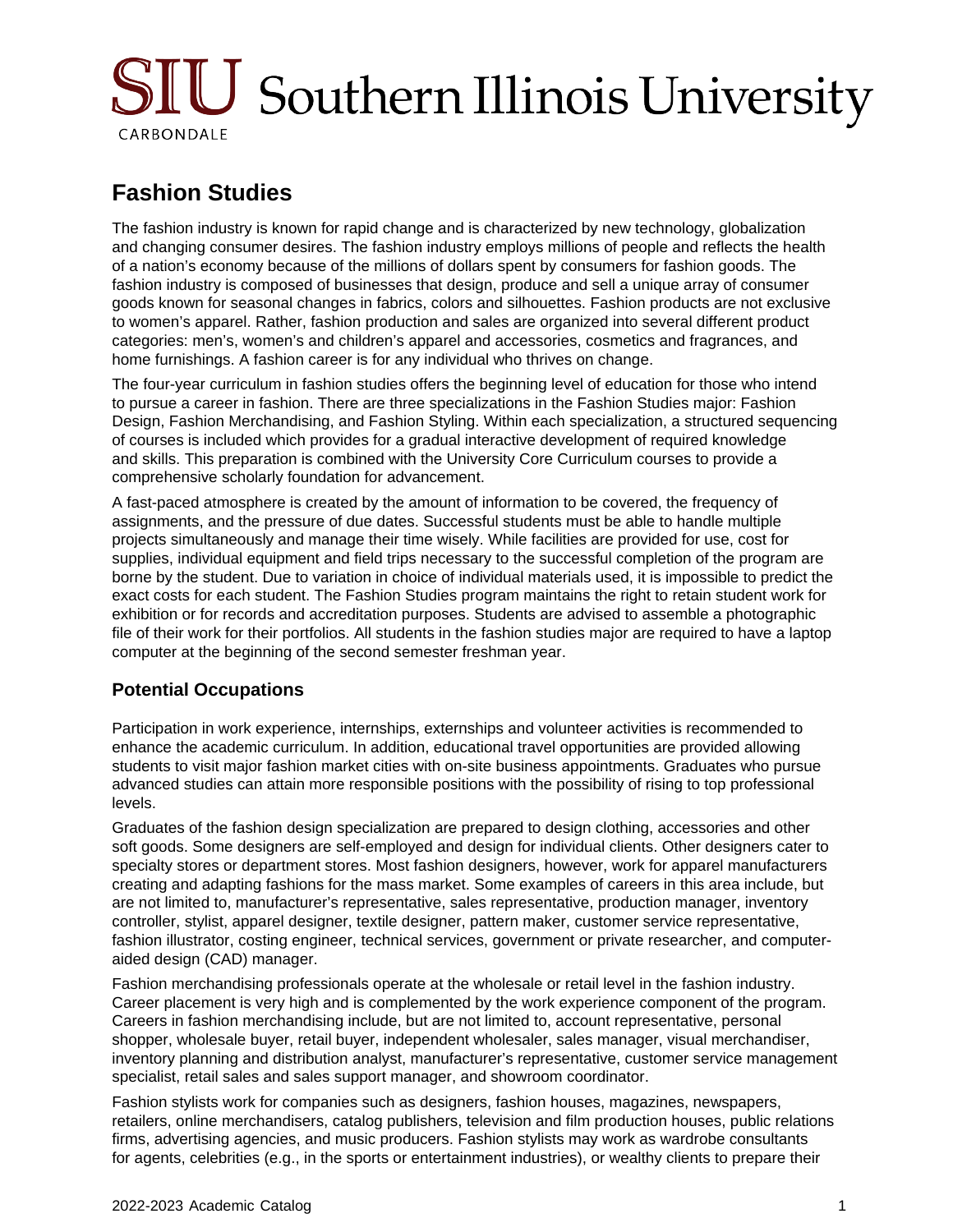clients for important events. Many stylists establish their own businesses as independent contractors. They give seminars or conduct classes with individuals, groups, or companies to provide information about fashion and accessories. Fashion stylists evaluate clients' physical attributes, lifestyle, and fashion style and recommend fashion choices that will assist clients to achieve and maintain their desired image. A fashion stylist has specific responsibilities for a photo shoot, fashion show, music video, film or event. Fashion stylists plan creative solutions to a design brief while working in teams composed of photographers, designers, lighting technicians, and set builders. They meet with directors or producers and gain a clear vision of the overall goal; they are then responsible for assembling apparel, accessories, props, and essentials for creating a desired image. Fashion stylists scout locations, create a mood by selecting and setting up appropriate props, fashions, accessories, and models to fit the theme. They coordinate colors and styles and ensure that everything is ready.

#### **Selective Admission and Grade Requirements**

Prospective students attending another college or university prior to transferring to Southern Illinois University Carbondale should concentrate on completing courses articulated or approved as substitutes for Southern Illinois University Carbondale's University Core Curriculum requirements. Prior to taking courses that appear to equate to the professional sequence, the applicant should consult with a program representative.

Students must pass all Fashion Studies prefix courses with a minimum grade of C in order to satisfy prerequisites and to graduate. If a student receives a grade of F three times in the same course, the course cannot be taken again. Students cannot repeat FASH Prefix courses in which they received a grade of C or better.

| <b>Degree Requirements</b>                                                                                                                                                                                         | <b>Credit Hours</b> |
|--------------------------------------------------------------------------------------------------------------------------------------------------------------------------------------------------------------------|---------------------|
| University Core Curriculum Requirements - As per University requirements for<br>baccalaureate degrees, but must include AD 207A, AD 207B, AD 207C (select two)                                                     | 39                  |
| Requirements for Major in Fashion Studies                                                                                                                                                                          | 81                  |
| Major Core requirements                                                                                                                                                                                            | 33                  |
| The following courses are required for all Fashion Studies<br>majors: FASH 101, FASH 102, FASH 172, FASH 241,<br>FASH 281, FASH 330, FASH 340, FASH 441, FASH 442,<br>FASH 462, (FASH 431 or FASH 432 or FASH 433) |                     |
| Specialization Requirements                                                                                                                                                                                        | 48                  |
| Total                                                                                                                                                                                                              | 120                 |

#### **Bachelor of Science (B.S.) in Fashion Studies**

### **Fashion Design Specialization**

In the fashion design specialization, students learn about all facets of the apparel and textile industries from raw materials to the consumer. This encompasses knowledge of textiles and fashion design from product development through promotion and distribution.

The curriculum focuses on fashion design, production and merchandising strategies to develop the skills necessary to work in the fashion industry. Courses provide instruction for students in all aspects of the industry including development and trends of national and foreign fashion; fibers, fabrics, and finishes basic to the selection, use and care of textiles; basic fashion production; current technology in computer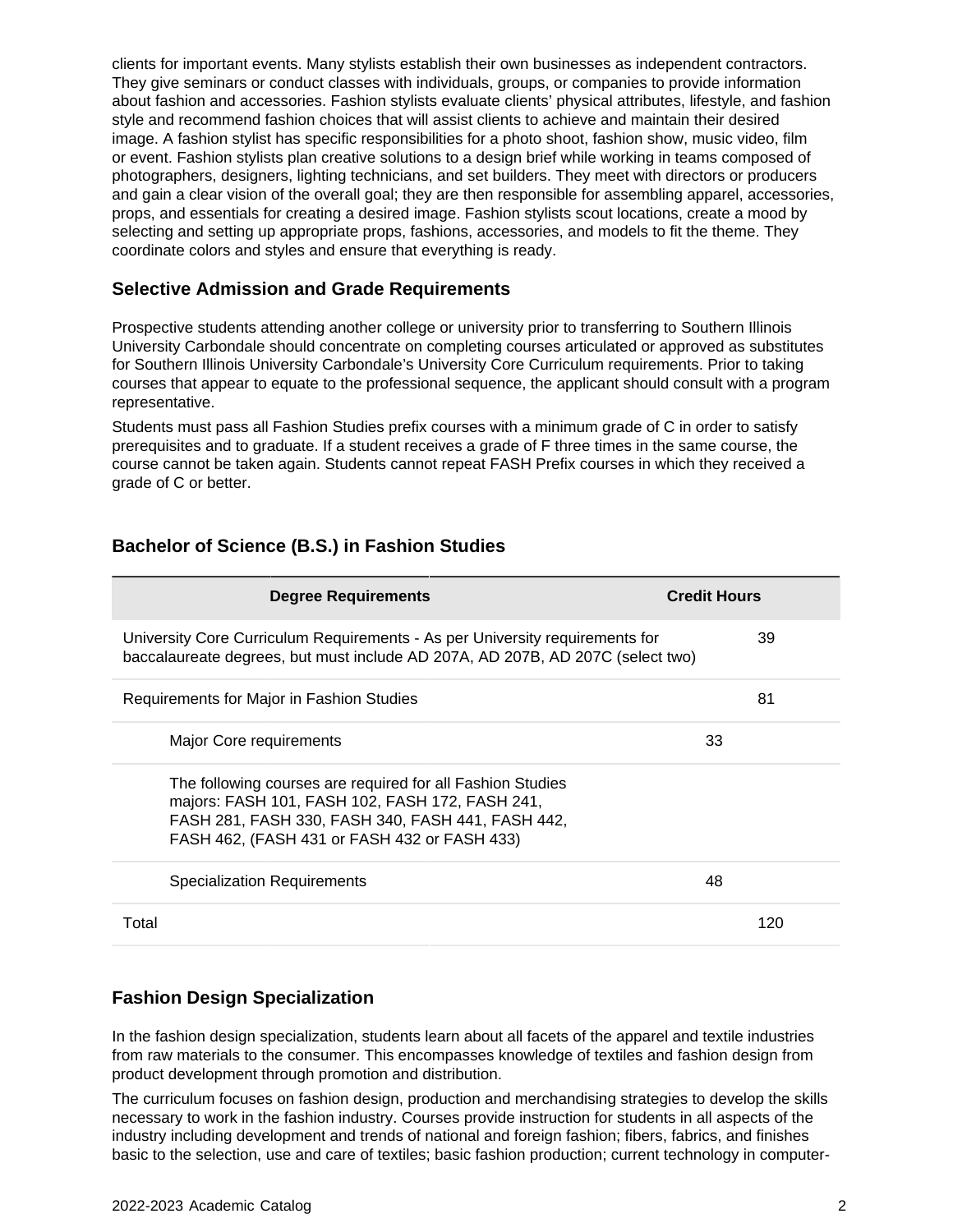aided design; visual analysis of fashion; fashion sketching; pattern drafting; pattern grading; patternmaking techniques; draping; and history of fashion. In addition to knowledge of the fashion industry, students may obtain background and skills in art, history, journalism, theater, marketing, business management, production management, finance and accounting. A variety of opportunities are available to assess student learning in fashion design, production, and textiles, including comments on garments selected for the annual senior fashion show, senior portfolio review and evaluation from on-site field experience supervisors.

| <b>Degree Requirements</b>                                                                                                                                          | <b>Credit Hours</b> |
|---------------------------------------------------------------------------------------------------------------------------------------------------------------------|---------------------|
| Requirements for Fashion Design Specialization                                                                                                                      | 36                  |
| To include FASH 111, FASH 112, FASH 121, FASH 251,<br>FASH 252, FASH 272, FASH 311, FASH 351, FASH 352,<br>FASH 451, FASH 452, (FASH 431, FASH 432, or FASH<br>433) | 36                  |
| AD 110, Art and design (Select)                                                                                                                                     | 6                   |
| <b>Professional Electives</b>                                                                                                                                       | 6                   |
| Total                                                                                                                                                               | 48                  |

#### **B.S. Fashion Studies - Fashion Design Specialization Degree Requirements**

#### **Fashion Merchandising Specialization**

The fashion merchandising specialization offers in-depth study of the process of planning, negotiating, acquiring, selling and evaluating merchandise throughout the distribution channel. It is designed for students interested in product sales careers at the wholesale or retail level. Students acquire knowledge of merchandise, sales techniques, and trends in the market place and customer service. This specialization assumes a global perspective and is complemented by business courses to allow for career flexibility. In addition to knowledge of the fashion industry, students are encouraged to develop a background and related skills in art, marketing, or management. Because fashion production takes place worldwide, developing and/or enhancing writing and speaking skills in a second language such as Spanish, French, or Chinese is also encouraged.

Courses provide instruction to students in all aspects of fashion product sales – from product conception, sales floor visual merchandising plans, seasonal sales plan, and promotional campaigns. All courses include analytical skills necessary to interpret sales data and consumer behaviors. Fashion merchandising students are required to gain on-the-job work experience for course credit.

### **B.S. Fashion Studies - Fashion Merchandising Specialization Degree Requirements**

| <b>Degree Requirements</b>                                                              | <b>Credit Hours</b> |
|-----------------------------------------------------------------------------------------|---------------------|
| Requirements for Fashion Merchandising Specialization                                   | 15                  |
| To include FASH 282, FASH 381, FASH 482, FASH 492<br>(or approved substitute), FASH 491 | 15                  |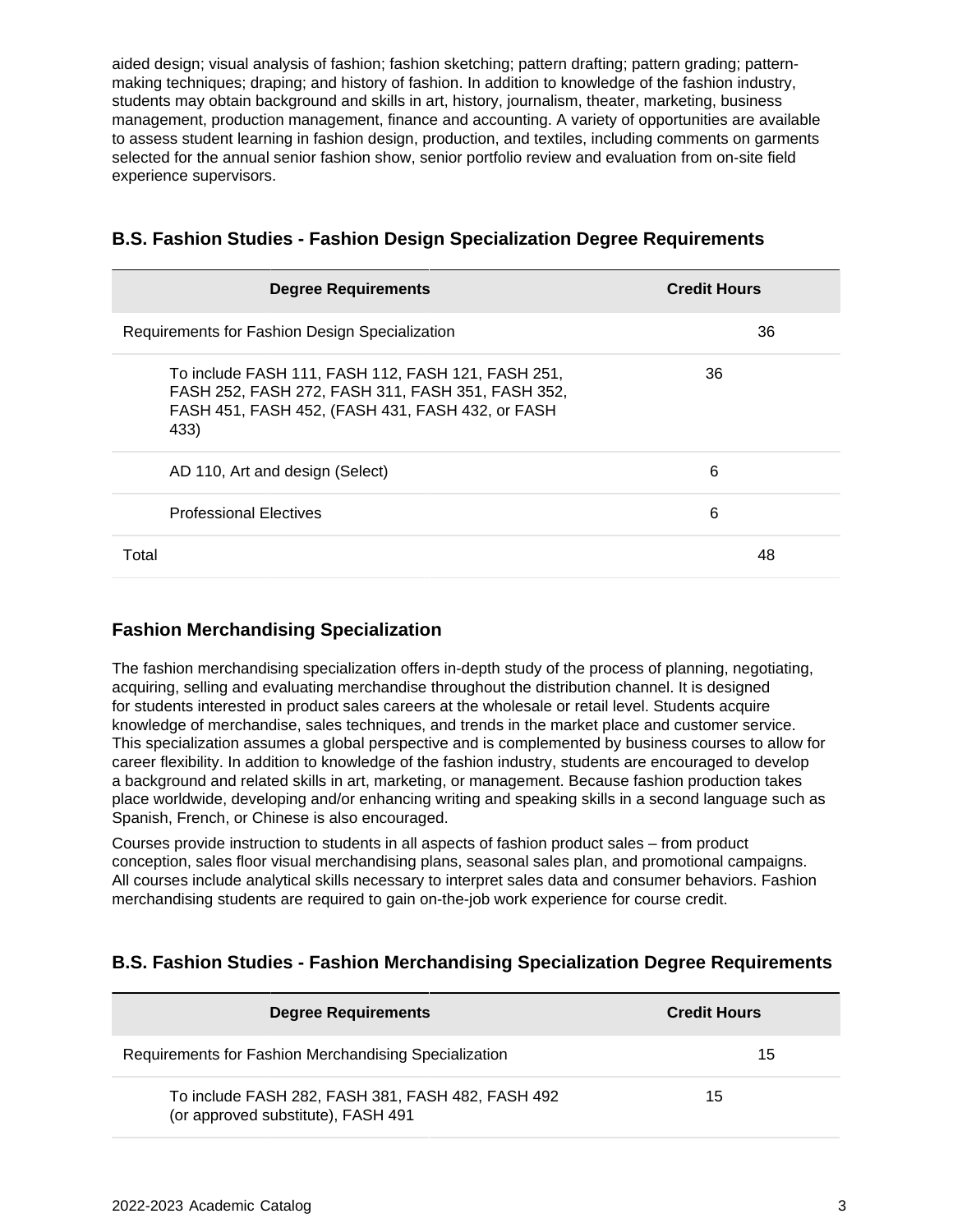| <b>Degree Requirements</b>                                                | <b>Credit Hours</b> |
|---------------------------------------------------------------------------|---------------------|
| ACCT 220                                                                  | 3                   |
| <b>MGMT</b>                                                               | 3                   |
| PSYC 323 (Prerequisite: PSYC 102)                                         | 3                   |
| MKTG 304, MKTG 305, MKTG 363, MKTG 401 plus 3<br>additional hours in MKTG | 15                  |
| <b>Professional Electives</b>                                             | 9                   |
| Total                                                                     | 48                  |

### **Fashion Styling Specialization**

The fashion styling curriculum focuses on professional practices necessary to be successful as a fashion stylist. The different types of styling are covered and professional practices within each type are explained. The program is designed to include courses from across campus that will support the fashion curriculum. To allow students to customize their program to the particular types of styling in which they are interested, professional electives may be selected from specified classes in Cinema and Photography, Communication Studies, English, Journalism, Music, Radio, Television, & Digital Media, Sociology, and Theater. A wide range of projects are included in classes to provide students experience with different types of styling.

The fashion styling specialization is designed so students can easily transfer into the program and within two to three years can earn a B.S. in Fashion Studies with a Fashion Styling specialization. Customized academic plans can be developed for licensed cosmetologists. Please contact the program director or advisor for further information.

| <b>Degree Requirements</b>                                                                         | <b>Credit Hours</b> |
|----------------------------------------------------------------------------------------------------|---------------------|
| Requirements for Fashion Styling Specialization                                                    | 18                  |
| To include FASH 121, FASH 232, FASH 282, FASH 333,<br>FASH 472, (FASH 431 or FASH 432 or FASH 433) | 18                  |
| AD 110                                                                                             | 3                   |
| <b>Professional Electives</b>                                                                      | 27                  |
| Total                                                                                              | 48                  |

### **B.S. Fashion Studies - Fashion Styling Specialization Degree Requirements**

Last updated: 02/18/2022

**Southern Illinois University** Carbondale, IL 62901 Phone: (618) 453-2121